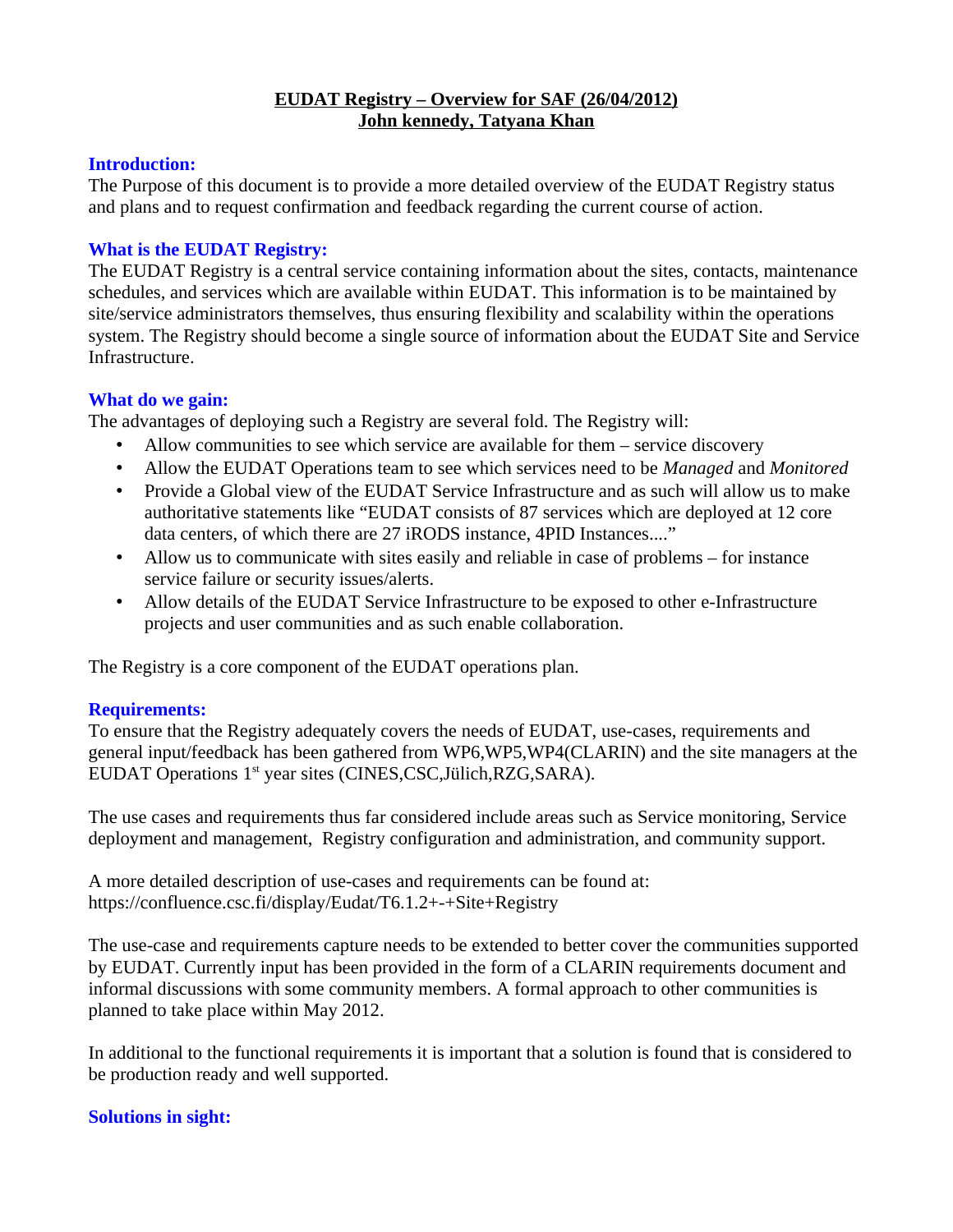After some consideration the GOCDB was chosen as a suitable candidate for extended testing. The GOCDB is an open source product which is developed jointly by STFC (a EUDAT partner) and EGI (a European Infrastructure provider and EUDAT peer).

The GOCDB offers:

- A mature solution which has been in productive use for several years within EGEE/EGI
- A solution which works virtually "out of the box" for EUDAT (however some customization is needed)
- Many EUDAT requirements already covered or already on development roadmap for 2012
- A Web Interface and REST API
- A central service for site/service registration

It is important to note that EUDAT sees the GOCDB as a customizable product. If the GOCDB is selected as a registry solution the EUDAT instance would not be developed in parallel to the main development stream. This ensures that no divergence in the code base occurs and that updates, both functional and security patches, to the GOCDB can be directly used by EUDAT.

In addition to the GOCDB a second registry service solution, the EMI Registry (EMIR), is considered to be of some interest. EMIR is, however, a product which is currently still under development and as such is considered to be a solution which we should monitor for possible future use. Although some functional overlap exists between the GOCDB and EMIR they are sufficiently different that they may both be of interest to EUDAT. As the current use-cases and requirements are expanded and as EMIR matures we will gain a better idea of its possible value for EUDAT.

## **Test System Status:**

A test instance of the GOCDB was deployed at RZG in Jan 2012. Once the deployment was completed the system was customized for EUDAT. This proved to be quite time consuming for two main reasons. Firstly the new GOCDB admins at RZG needed to gain a deeper understanding of the service and secondly the GOCDB itself was strongly orientated towards EGEE/EGI – their main customer. Following discussions with the developers of the GOCDB the customization process has been simplified and future deployments are expected to be more straight forward.

Several rounds of discussions regarding the EUDAT requirements and customization needs were undertaken with the GOCDB development team.

For test purposes 1<sup>st</sup> year EUDAT Operations sites (CINES,CSC,FZJ,RZG,SARA) were asked to input data (in some cases dummy data) and provide feedback (see Fig1 and Fig2). This proved to be a good learning exercise for both the GOCDB admins and the site admins.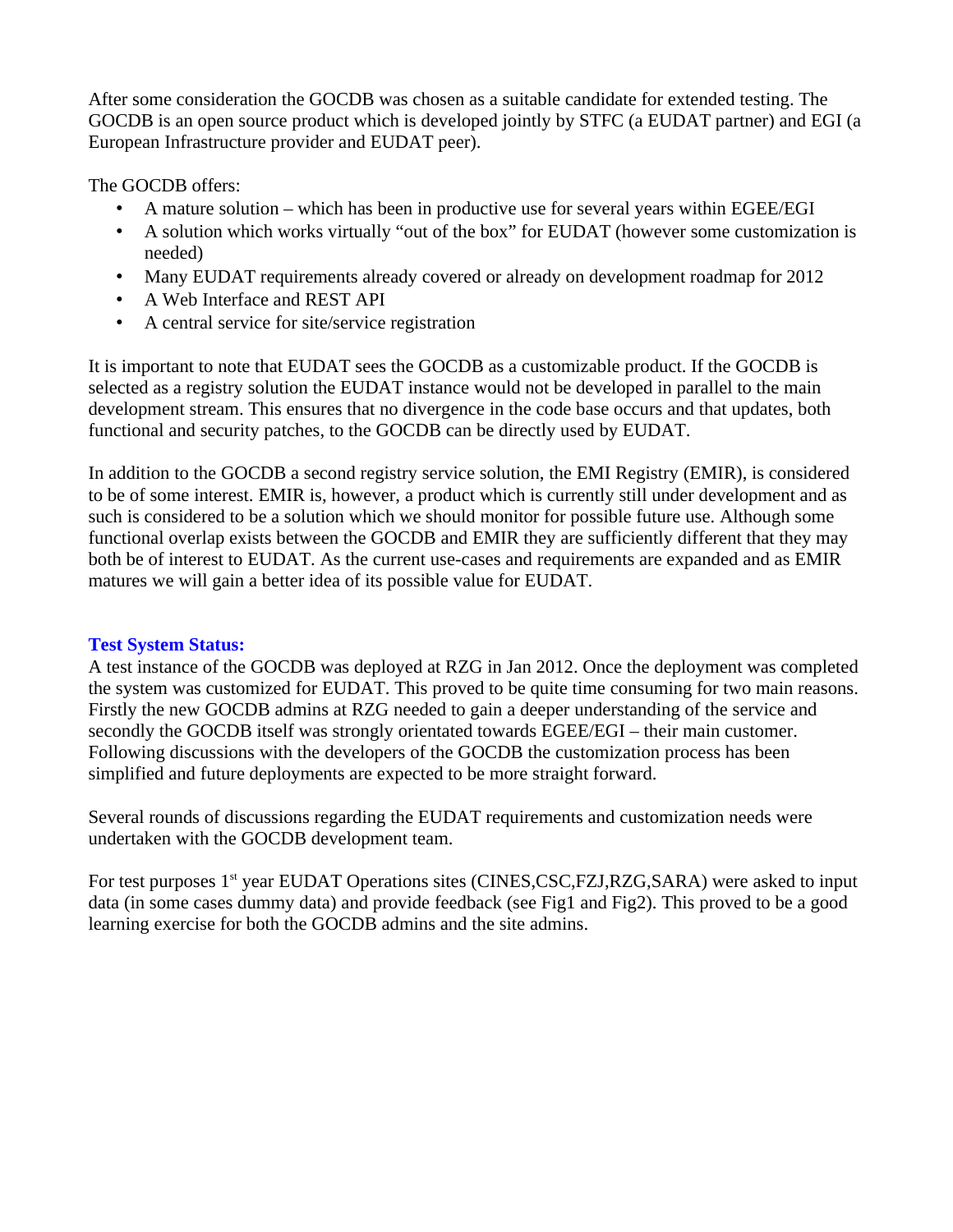|                                            |                              | mpg.de https://registry-eudat.esc.rzg.mpg.de/web_portal/index.php?Page_Type=Table&query=Get_Site_Producti                              |                             | $\check{~}$    | $\sim$ Google |                        |  |  |  |
|--------------------------------------------|------------------------------|----------------------------------------------------------------------------------------------------------------------------------------|-----------------------------|----------------|---------------|------------------------|--|--|--|
|                                            | ÷                            | Most Visited v   @ Release Notes   Fedora Project v   Red Hat v   Free Content v                                                       |                             |                |               |                        |  |  |  |
|                                            |                              |                                                                                                                                        |                             |                |               |                        |  |  |  |
|                                            | <b>Sites</b>                 |                                                                                                                                        |                             |                |               |                        |  |  |  |
| <b>EUDAT</b>                               | <b>Short Name</b>            | <b>Official Name</b>                                                                                                                   | <b>Certification Status</b> | Roc            |               | <b>Country Actions</b> |  |  |  |
| powered by                                 | AustraliaSite                | This is a test site for the country of Australia.                                                                                      | Candidate                   | EUDAT REGISTRY | <b>AU</b>     | View                   |  |  |  |
| GOCDB4                                     | <b>CINES</b>                 | Centre Informatique National de l'Enseignement Superieur                                                                               | Candidate                   | FUDAT REGISTRY | <b>FR</b>     | <b>View</b>            |  |  |  |
| <b>Resources</b>                           | CSC                          | CSC - IT Center for Science Ltd                                                                                                        | Candidate                   | EUDAT REGISTRY | FL.           | View                   |  |  |  |
| • Browse Sites<br>. Add a New Site         | JUELICH                      | Forschungszentrum Juelich GmbH                                                                                                         | Candidate                   | EUDAT REGISTRY | DE            | View                   |  |  |  |
| · Browse Services<br>· Add a New Service   | RZG                          | Rechenzentrum Garching (RZG) of the Max Planck Society and the IPP                                                                     | Candidate                   | EUDAT_REGISTRY | DE            | View                   |  |  |  |
| • My Sites/Groups                          | SARA-EUDAT                   | SARA, Amsterdam, The Netherlands                                                                                                       | Candidate                   | EUDAT REGISTRY | <b>NL</b>     | <b>View</b>            |  |  |  |
| <b>Downtimes</b>                           | simpletest                   | dummy site for the input through the xml input                                                                                         | Candidate                   | EUDAT REGISTRY | AU            | View                   |  |  |  |
| · Archives<br>· Add a Downtime             | test                         |                                                                                                                                        | Candidate                   | EUDAT_REGISTRY | AR.           | <b>View</b>            |  |  |  |
| <b>About GOCDB4</b>                        |                              |                                                                                                                                        |                             |                |               |                        |  |  |  |
| · Doc, Help &                              | All First Previous Next Last |                                                                                                                                        |                             |                |               |                        |  |  |  |
| Support                                    | Page: $1 \div 1$             |                                                                                                                                        |                             |                |               |                        |  |  |  |
| <b>Search</b>                              |                              | GOCDB is developed by Rutherford Appleton Laboratory, STFC, UK on behalf of EGLeu. Licensed under the gLite Software (Apache) License. |                             |                |               |                        |  |  |  |
|                                            |                              |                                                                                                                                        |                             |                |               |                        |  |  |  |
|                                            |                              |                                                                                                                                        |                             |                |               |                        |  |  |  |
|                                            |                              |                                                                                                                                        |                             |                |               |                        |  |  |  |
| Submit                                     |                              |                                                                                                                                        |                             |                |               |                        |  |  |  |
|                                            |                              |                                                                                                                                        |                             |                |               |                        |  |  |  |
| Registered as:                             |                              |                                                                                                                                        |                             |                |               |                        |  |  |  |
| <b>User Status</b><br>John Kennedy         |                              |                                                                                                                                        |                             |                |               |                        |  |  |  |
| <b>View Details</b><br><b>Manage Roles</b> |                              |                                                                                                                                        |                             |                |               |                        |  |  |  |
|                                            |                              |                                                                                                                                        |                             |                |               |                        |  |  |  |
| Portal<br><b>Instance</b>                  |                              |                                                                                                                                        |                             |                |               |                        |  |  |  |

*Fig1: Screen shot of Registry showing registered sites.*

|                                                                                   |                                  |                                       |                 | RZG - Mozilla Firefox |                           |                                                                                                          |                                    |    |
|-----------------------------------------------------------------------------------|----------------------------------|---------------------------------------|-----------------|-----------------------|---------------------------|----------------------------------------------------------------------------------------------------------|------------------------------------|----|
| File Edit View History Bookmarks Tools Help<br>$\vee$ (c)<br>m<br>$\otimes$<br>×) |                                  |                                       |                 |                       |                           | mpg.de https://registry-eudat.esc.rzg.mpg.de/web_portal/index.php?Page_Type=View_Object&object_id=148&gr | $\frac{1}{2}$ $\sim$ Google<br>∵∼∣ |    |
| Most Visited v @ Release Notes Fedora Project v Red Hat Free Content v            |                                  |                                       |                 |                       |                           |                                                                                                          |                                    |    |
| $+$ RZG                                                                           | ÷                                |                                       |                 |                       |                           |                                                                                                          |                                    |    |
| Submit                                                                            | IP Range                         |                                       |                 |                       |                           | Latitude                                                                                                 |                                    |    |
|                                                                                   |                                  | Domain<br>rzg.mpg.de                  |                 |                       |                           | Longitude                                                                                                |                                    |    |
| <b>User Status</b>                                                                |                                  |                                       |                 |                       |                           | Time Zone                                                                                                | $UTC+1$                            |    |
| Registered as:                                                                    |                                  |                                       |                 |                       |                           | Garching b. Muenchen<br>Location                                                                         |                                    |    |
| John Kennedy                                                                      |                                  |                                       |                 |                       |                           |                                                                                                          |                                    |    |
| <b>View Details</b><br><b>Manage Roles</b>                                        | <b>Service Endpoints</b>         |                                       |                 |                       |                           |                                                                                                          |                                    | ## |
| <b>Portal</b>                                                                     | <b>Hostname</b>                  |                                       |                 |                       | <b>URL</b>                | Production                                                                                               |                                    |    |
| <b>Instance</b><br>Regional Portal                                                | PID - pid04.rzg.mpg.de           |                                       |                 |                       | ×<br>pid04.cines.fr/pid04 |                                                                                                          |                                    |    |
|                                                                                   |                                  | PID - pid03.rzg.mpg.de                |                 |                       |                           |                                                                                                          | $\sqrt{}$                          |    |
| ۵à                                                                                | ÷<br><b>Add Service Endpoint</b> |                                       |                 |                       |                           |                                                                                                          |                                    |    |
|                                                                                   |                                  |                                       |                 |                       |                           |                                                                                                          |                                    |    |
|                                                                                   | <b>Users</b>                     |                                       |                 |                       |                           |                                                                                                          |                                    | 88 |
|                                                                                   | <b>Name</b>                      |                                       |                 |                       |                           | Role                                                                                                     |                                    |    |
|                                                                                   |                                  | <b>Cesare Delle Fratte</b>            |                 |                       |                           | Site Administrator                                                                                       |                                    |    |
|                                                                                   | B                                | <b>Christof Hanke</b>                 |                 |                       |                           | Site Administrator                                                                                       |                                    |    |
|                                                                                   |                                  |                                       |                 |                       |                           |                                                                                                          |                                    |    |
|                                                                                   | ÷                                | <b>Request Role</b>                   |                 |                       |                           |                                                                                                          |                                    |    |
|                                                                                   |                                  | Recent Downtimes (View all Downtimes) |                 |                       |                           |                                                                                                          |                                    | Д  |
|                                                                                   | Link                             | <b>Classification</b>                 | <b>Severity</b> | From                  | To                        | <b>Impacts</b>                                                                                           | <b>Description</b>                 |    |
|                                                                                   | View                             | UNSCHEDULED                           | WARNING         | 12/04/2012 00:00      | 13/04/2012 00:00          | pid03.rzg.mpg.dePID                                                                                      | MML-downtime2bis-warning-Florent   |    |

*Fig2: Screen shot of registry showing detailed site information.*

Once an initial understanding of the GOCDB was gained and the data for the  $1<sup>st</sup>$  sites was added a test of the basic integration with the EUDAT monitoring services was undertaken. This was a proof of principle exercise that showed that the monitoring services could query the GOCDB via the REST interface and subsequently configure the nagios system to monitor all the available EUDAT services. Following this test we can confidently state that one of the core operations use cases is covered (see Fig 3).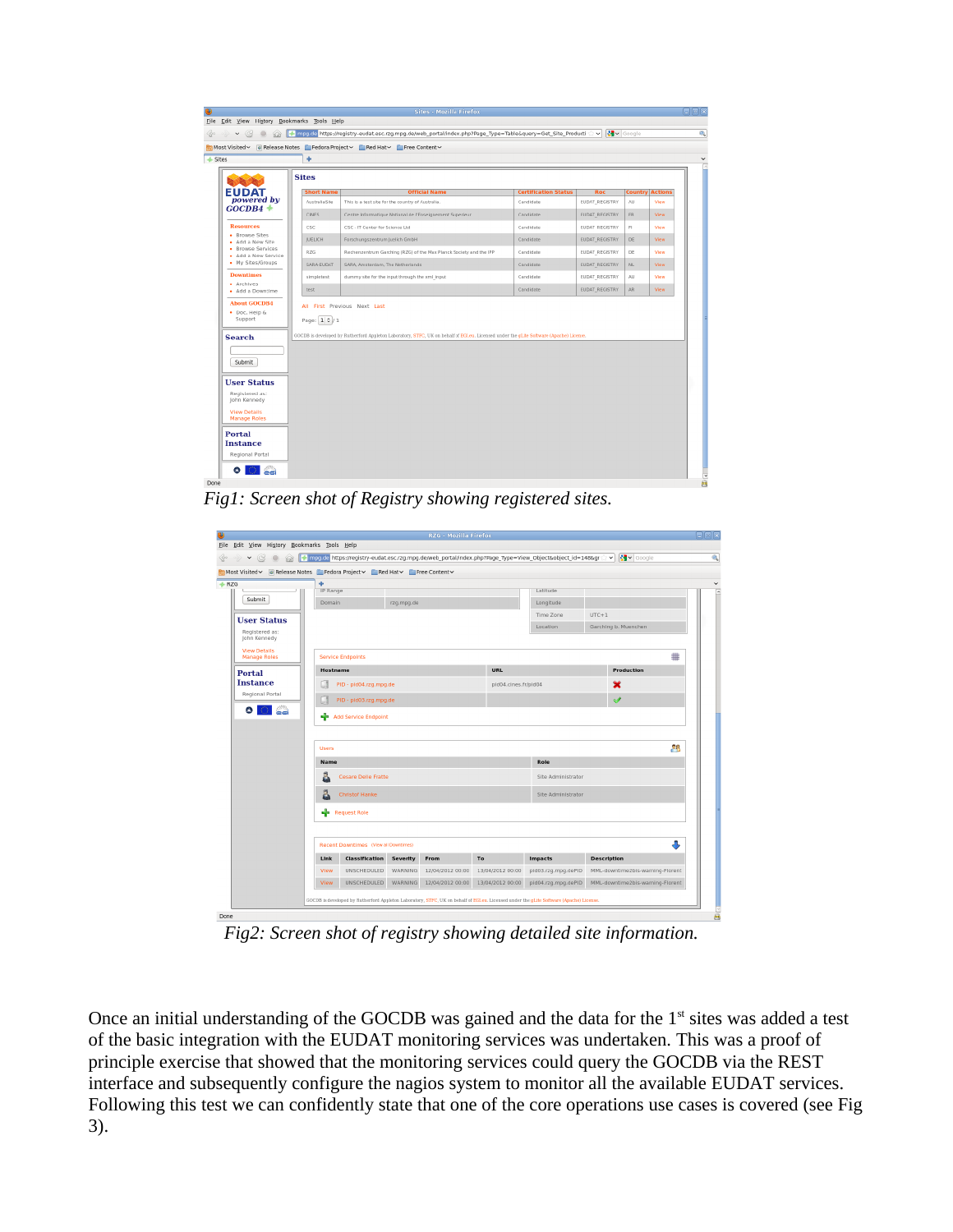| ⋓                                                                                                                                                  |                                                                                                                                                                                                                                                                                                                                                                                                              |                  | Nagios Core - Mozilla Firefox                               |                           |                                                                                                         | alok         |  |
|----------------------------------------------------------------------------------------------------------------------------------------------------|--------------------------------------------------------------------------------------------------------------------------------------------------------------------------------------------------------------------------------------------------------------------------------------------------------------------------------------------------------------------------------------------------------------|------------------|-------------------------------------------------------------|---------------------------|---------------------------------------------------------------------------------------------------------|--------------|--|
|                                                                                                                                                    | File Edit View History Bookmarks Tools Help                                                                                                                                                                                                                                                                                                                                                                  |                  |                                                             |                           |                                                                                                         |              |  |
| (C)<br>≪<br>$\checkmark$                                                                                                                           | M http://cmon-eudat.esc.rzg.mpg.de/nagios/index.php                                                                                                                                                                                                                                                                                                                                                          |                  |                                                             |                           | K Google<br>$\check{~}$                                                                                 | ۹            |  |
| Most Visited ~                                                                                                                                     | Release Notes Fedora Project > Red Hat > Free Content >                                                                                                                                                                                                                                                                                                                                                      |                  |                                                             |                           |                                                                                                         |              |  |
| N Nagios Core                                                                                                                                      | 4                                                                                                                                                                                                                                                                                                                                                                                                            |                  |                                                             |                           |                                                                                                         | $\checkmark$ |  |
| <b>Nagios</b><br>General<br>· Home<br>· Documentation<br>C Logout<br>to update from SVN<br>· update from Registry<br><b>O</b> browse SVN in viewvc | <b>Current Network Status</b><br>Last Updated: Tue Apr 17 15:51:37 CEST 2012<br>Updated every 90 seconds<br>Nagios® Core <sup>rai</sup> 3.3.1 - www.nagios.org<br>Logged in as jkennedy<br>Notifications are disabled<br><b>Vew Service Status Detail For All Host Groups</b><br>View Status Overview For All Host Groups<br>View Status Summary For All Host Groups<br>View Status Grid For All Host Groups |                  | <b>Host Status Totals</b><br>$\circ$<br><b>All Problems</b> | $\circ$<br>All Type<br>16 | <b>Service Status Totals</b><br>$\circ$<br>$\circ$<br>$\circ$<br><b>All Problems</b><br>All Type:<br>74 |              |  |
| <b>Current Status</b>                                                                                                                              |                                                                                                                                                                                                                                                                                                                                                                                                              |                  | <b>Host Status Details For All Host Groups</b>              |                           |                                                                                                         |              |  |
| <b>C</b> Lactical Overview<br>$•$ Map                                                                                                              |                                                                                                                                                                                                                                                                                                                                                                                                              |                  |                                                             |                           |                                                                                                         |              |  |
| · Hosts                                                                                                                                            |                                                                                                                                                                                                                                                                                                                                                                                                              |                  | Last Check $\Uparrow$                                       | Duration <sup>1</sup>     | <b>Status Information</b>                                                                               |              |  |
| · Services<br>· Host Groups                                                                                                                        | on-eudat                                                                                                                                                                                                                                                                                                                                                                                                     | 客                | 04-17-2012 15:49:04                                         | 32d 23h 53m 13s           | PING OK - Packet loss = 0%, RTA = 0.03 ms                                                               |              |  |
| · Summary                                                                                                                                          | ion-eudat esc.rzg.mpg.de                                                                                                                                                                                                                                                                                                                                                                                     | XB               | 04-17-2012 15:49:06                                         | 14d 0h 8m 59s             | dummy                                                                                                   |              |  |
| · Grid                                                                                                                                             | nfluence.csc.fi                                                                                                                                                                                                                                                                                                                                                                                              | P.               | 04-17-2012 15:51:14                                         | 33d 0h 33m 46s            | PING OK - Packet loss = 0%, RTA = 39.86 ms.                                                             |              |  |
| Service Groups<br>· Summary                                                                                                                        | ir1.zam.kfa-juelich.de                                                                                                                                                                                                                                                                                                                                                                                       | B.               | 04-17-2012 15:48:44                                         | 0d 1h 3m 41s              | PING OK - Packet loss = 0%, RTA = 14.44 ms                                                              |              |  |
| · Grid                                                                                                                                             | ndlepid-eudat.esc.rzg.mpg.de                                                                                                                                                                                                                                                                                                                                                                                 | ХR               | 04-17-2012 15:50:36                                         | 14d 0h 9m 29s             | dummy                                                                                                   |              |  |
| · Problems<br>· Services (Unhandled)                                                                                                               | 5.805.80                                                                                                                                                                                                                                                                                                                                                                                                     | 奮<br><b>DOWN</b> | 04-17-2012 15:47:44                                         | 13d 5h 47m 6s             | (Host Check Timed Out)                                                                                  |              |  |
| · Hosts (Unhandled)                                                                                                                                | 04.cines.fr                                                                                                                                                                                                                                                                                                                                                                                                  | 魯<br><b>WWO</b>  | 04-17-2012 15:50:14                                         | 0d 5h 11m 23s             | (Host Check Timed Out)                                                                                  |              |  |
| · Network Outages<br>Ouick Search:                                                                                                                 | ods1-eudat.esc.rzg.mpg.de                                                                                                                                                                                                                                                                                                                                                                                    | Xß               | 04-17-2012 15:50:36                                         | 14d 0h 8m 39s             | dummy                                                                                                   |              |  |
|                                                                                                                                                    | gistry-eudat.esc.rzg.mpg.de                                                                                                                                                                                                                                                                                                                                                                                  | ХR               | 04-17-2012 15:50:36                                         | 14d 0h 6m 9s              | dummy                                                                                                   |              |  |
|                                                                                                                                                    | epik-eudat.esc.rzg.mpg.de                                                                                                                                                                                                                                                                                                                                                                                    | ХŅ               | 04-17-2012 15:50:36                                         | 14d 0h 8m 29s             | dummy                                                                                                   |              |  |
| <b>Reports</b>                                                                                                                                     | pkc2-eudat.esc.rzg.mpg.de                                                                                                                                                                                                                                                                                                                                                                                    | XÑ               | 04-17-2012 15:50:56                                         | 14d 0h 5m 59s             | dummy                                                                                                   |              |  |
| · Availability                                                                                                                                     | epix3-eudat.esc.rzg.mpg.de                                                                                                                                                                                                                                                                                                                                                                                   | ХB               | 04-17-2012 15:47:26                                         | 14d 0h 9m 49s             | dummy                                                                                                   |              |  |
| <b>C</b> Trends                                                                                                                                    | m.eudat.eu                                                                                                                                                                                                                                                                                                                                                                                                   | 搾                | 04-17-2012 15:46:34                                         | 33d 0h 26m 43s            | PING OK - Packet loss = 0%, RTA = 39.47 ms                                                              |              |  |
| Alerts<br>· History                                                                                                                                | eblicht-eudat esc rzg.mpg.de                                                                                                                                                                                                                                                                                                                                                                                 | Xß               | 04-17-2012 15:48:36                                         | 14d 0h 7m 59s             | dummy                                                                                                   |              |  |
| · Summary                                                                                                                                          |                                                                                                                                                                                                                                                                                                                                                                                                              |                  | 04-17-2012 15:48:56                                         | 14d 0h 7m 39s             | dummy                                                                                                   |              |  |
| · Histogram<br><b>Notifications</b>                                                                                                                | p7a-eudat.esc.rzg.mpg.de                                                                                                                                                                                                                                                                                                                                                                                     | ЖR               |                                                             |                           |                                                                                                         |              |  |
| <b>C</b> Event Log                                                                                                                                 | p7test-eudat.esc.rzg.mpg.de                                                                                                                                                                                                                                                                                                                                                                                  | ХR               | 04-17-2012 15:49:16                                         | 14d 0h 9m 49s             | dummy                                                                                                   |              |  |
| System                                                                                                                                             |                                                                                                                                                                                                                                                                                                                                                                                                              |                  | 16 Matching Host Entries Displayed                          |                           |                                                                                                         |              |  |
| Comments<br>· Downtime<br><b>C</b> Process Info<br><b>C</b> Performance Info<br>Scheduling Queue<br>Configuration                                  |                                                                                                                                                                                                                                                                                                                                                                                                              |                  |                                                             |                           |                                                                                                         |              |  |
| Done                                                                                                                                               |                                                                                                                                                                                                                                                                                                                                                                                                              |                  |                                                             |                           |                                                                                                         |              |  |

*Fig3: Screen shot of Nagios service monitoring built from Registry information.*

Much has been learned during this test period and the end to end test – service deployment, information input and subsequent monitoring discovery has provided us with much confidence in the GOCDB as a solution.

It should be noted that the GOCDB developers have proven to be responsive and supportive throughout the above process. During the test period we have gained the impression that the GOCDB development is well supported and is undertaken in a professional and reliable manner. Adequate documentation is provided, queries are answered promptly and reliably and development roadmaps etc are provided which allows us as a customer to understand and also influence the direction of development.

# **Life without a Registry?:**

Following the initial use-case and requirements capture and the evaluation via the test system described above it is fair to undertake some reflection and consider the implications of life without such a registry service and to ask if a simple set of alternatives could be used.

If we consider life with no such service/functionality we find:

- No single point of information describing Infrastructure (however see simpler approach description below)
- Operations are hindered due to the lack of infrastructure description and contact details
- Communities are hindered no service discovery
- Monitoring is hindered no ability to dynamically create monitoring views based on registered services
- Possible integration with other Infrastructure and communities is hindered no ability to expose our service landscape

A possible simpler approach would be information exchange via e-mail and the use of web or wiki sites to render the information persistent and make it available to to outside world. Initialy such a solution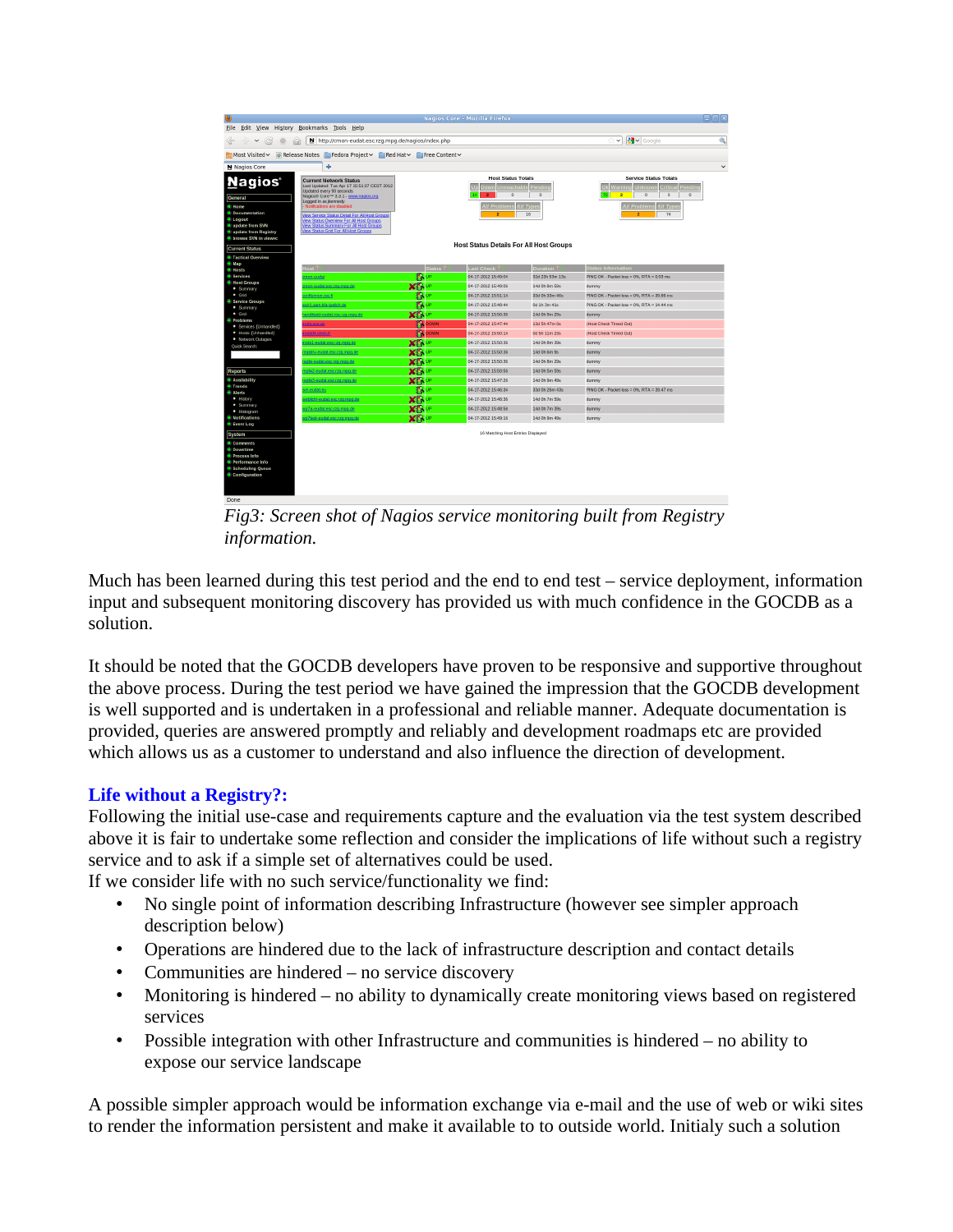may seem feasible, everyone can modify wiki pages, everyone can join the mailing list etc. However once more consideration is given to such a "simple" solution it is found to be lacking in several areas and as we address these, ensuring sites and services follow correct schema definitions, ensuring the system is queryable via some API (e.g. REST) etc we are essentially forced to build a registry.

Thus this brief period of reflection reinforces our initial desire for such a registry system.

# **Next Steps:**

Here we provide a brief outline of the proposed next steps (target dates given where possible):

- **More discussion with communities:** We have already received input from CLARIN since they have produced a requirements document for a separate project. We would like to discuss with other communities regarding their needs in this area. We should note that the ability to group services into community like views is already considered as a requirement and has just become available in the latest GOCDB release (Start in May 2012 – already discussed with Willem Elbers).
- **Upgrade to latest GOCDB Release:** A new version, with functionality of interest to EUDAT, was released in early April. We aim to upgrade and test this version (May 2012).
- **Continue work on customization of our instance:** In collaboration with developers to ensure that the EUDAT instance fits our functional needs and also provides and interface which is tailored towards EUDAT.
- **Continue Monitoring Integration:** A list of requests has been gathered from the monitoring working group and we will look at fulfilling these.
- **Work through metric of use-cases and requirements:** Detail which of the current use-cases are covered and elaborate on strategies and mitigation for any areas which are not covered.
- **Move into Pre-Production:** Following the above mentioned steps, and given the acceptance of this proposal by the SAF/EB, we would like to move into a pre-production phase in August/September 2012. This would allow the service to be tested and assessed in a broader manner.

The above steps aim to put in place a pre-production registry service in M11-M12 (EUDAT timeframe). The milestone for the deployment of this service is M18, as such a 6 month period for extended testing and integration of solutions for community requirements exists.

## **Open Issues:**

Several open issues remain, however in some cases it is currently unclear to what extent they will impact the project. For the sake of openness we detail them here (adding mitigation info where appropriate):

- **AAI Technical Issue:** The current AAI solution used by the GOCDB is X.509 based. This is unlikely to be acceptable as a final solution for EUDAT, however it is not seen as a problem for the initial testing phase. The GOCDB development team has already agreed to adapt the GOCDB to allow for alternative AAI solutions to be used (e.g. Shibboleth, SAML). EUDAT would need to provide a suitable plugin to provide support for our chosen AAI solution.
- **Oracle Database Technical Issue:** The current database solution used by the GOCDB is Oracle, a commercial solution. A license may be required in the future depending on the requirements placed on the system. Porting to an alternate, free, database solution would probably entail significant effort because the business logic for the GOCDB is embedded into the database itself. A port would also need to be supported to ensure that no forking of the GOCDB source code is required. Currently the Oracle XE free database is in use for testing and